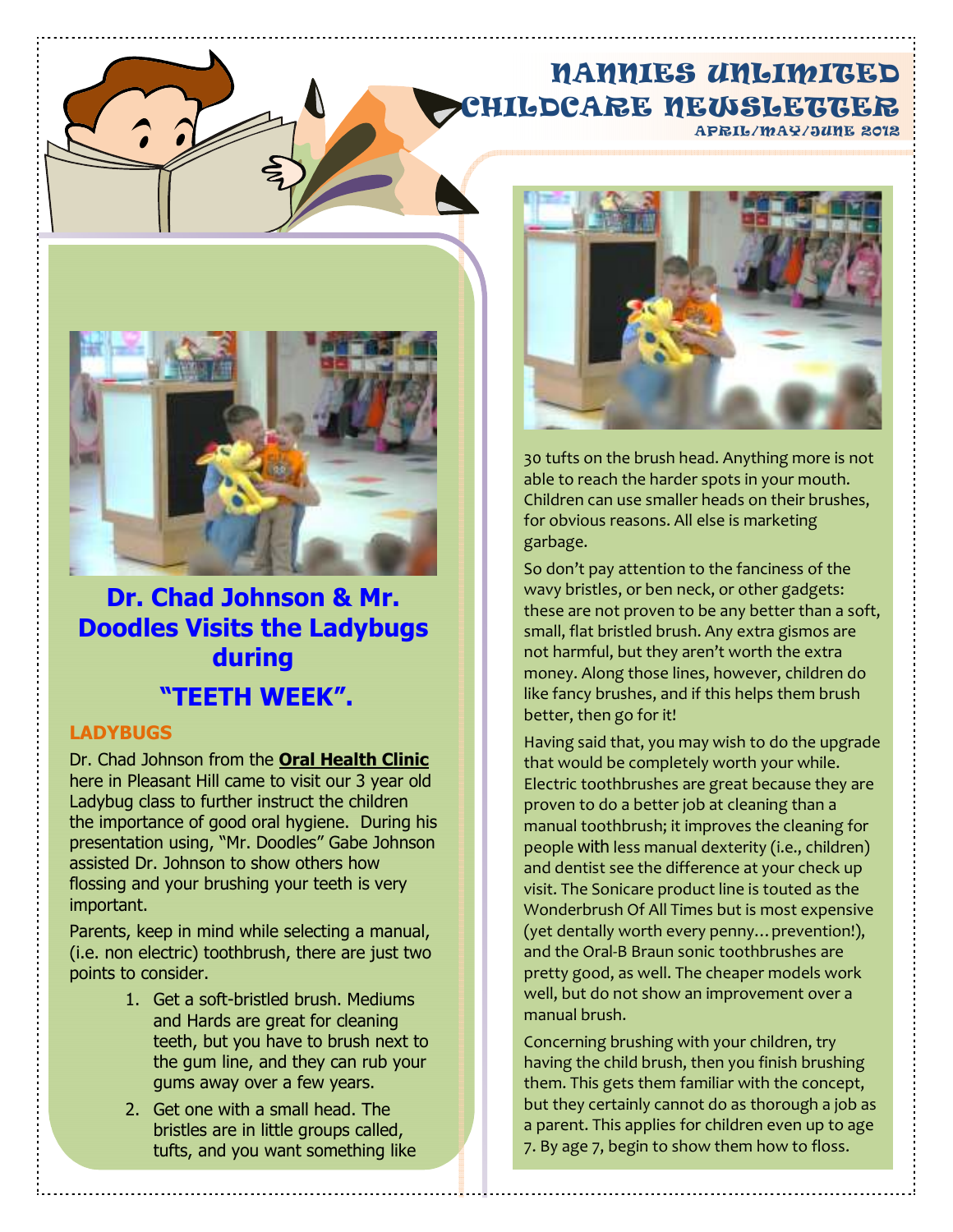### **CONTINUED:**

If you're uncomfortable with specifics, have the dental professional demonstrate to them how to floss. Your dentist may also have some tablets that show where the child can brush better, as it reveals pink where the plaque has been left after the child's attempt to brush. These products are call disclosing solution or disclosing tables. Children and adults alike are encouraged to brush for two minutes, twice a day. Any teeth that are touching against each other should be flossed. Visits to the dentists are individually tailored, but average approximately every six months. Parents are encouraged to have their child visit the dentist by age or by the eruption of the first tooth. This is for discussion with the parent of home care issues, and for prevention. There are rare cases of children with cavities unnoticed by parents, that end up being hospitalized or cases, costing upwards of four – ten thousand dollars. This is not a good thing for the parent, dentist, or child. Regarding your toothpaste selection, one key factor is to make sure the toothpaste has fluoride in it  $-$  few toothpastes are fluoride free, but these defeat the purpose of toothpaste. Adults can benefit from tartar control toothpaste, but children often feel a burning sensation using these, and should either have a more neutral regular flavor or children's flavor, (bubblegum, berry, orange, etc.), as these are not dentally unhealthy just because they taste good. If you have any questions please email me a**t** www.oralhealthclinic.com

**Dr. Chad Johnson, DDS 1225 Coppercreek Drive, Suite K. Pleasant Hill Iowa 50327 515.266.3700**





# **SWIMMING SEASON!**

Swimming season is almost upon us. Now is the time to start gathering your child's swimming supplies! We ask that you bring your child's swimming suit to the Center with their names marked clearly for identification. Just think of having 25-50 swimming suits unmarked and how frustrated the teachers and children become when they cannot determine which suit belongs to whom. Just remember when purchasing a swimming suit, if you thought it was cute so did everyone else! Parents of children in diapers we ask that you bring a package of "Little Swimmers" again remember to place your child's name on the package of swimmers. If your child does not have the "Little Swimmers" they cannot get into the water. This is for the health and safety of each child.



## **SUNSCREEN**

To protect your child's skin from the sun and outdoor exposures we ask that each child bring a bottle/tube of sunscreen labeled for identification. We will apply the sunscreen as needed and indicated. You may give this to your assigned room's teacher. Thank you!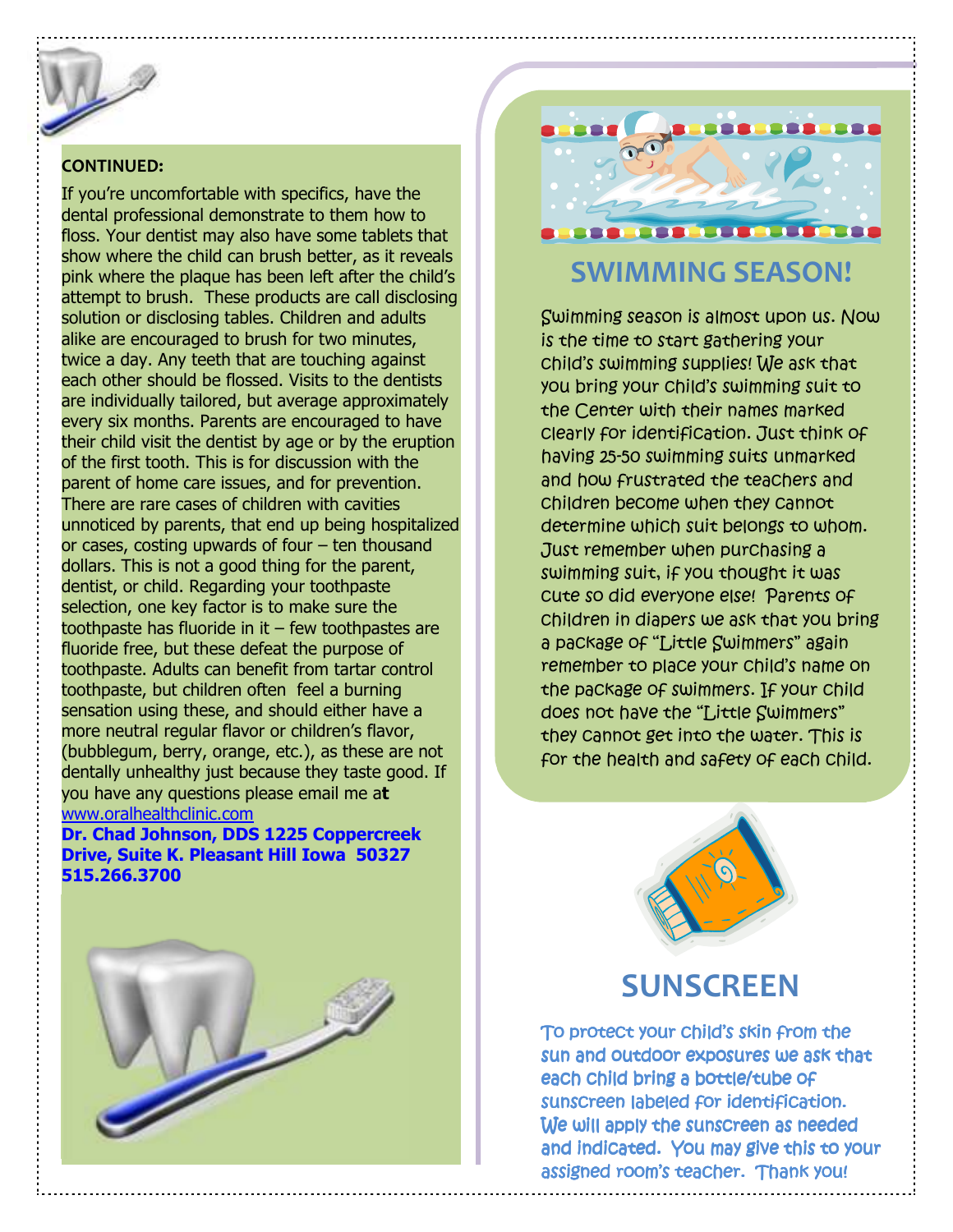# Reminders!

• To those parents who have children in the Firefly room and attending kindergarten in the Fall of 2012, rates will be adjusted the first week of school, towards the end of August 2012.

Tuition for children before **AND** after school will be \$75.00/week. Those children's tuition attending before OR after school will be \$55.00/wk. If your child is enrolled in our school program they will be eligible to attend, "no school days" due to any reason. The price for a child to attend an extra not school day will be \$35.00/day.

However, their tuition would never exceed \$110.00/week which is their weekly rate.

- $\checkmark$  Children who leave the Center during the day, for any reason are considered gone and WILL NOT return. So remember when making doctor appointments etc… that it might be best to make them toward the beginning or end of the day.
- $\checkmark$  If your child, for any reason is not attending the Center for the day, please notify the Center prior to 8:00 am so we may adjust our snacks and lunch count. This helps our staffing needs and also keeps your daycare costs down as much as possible.
- $\checkmark$  all parents please keep us notified of any changes in your child's enrollment status or emergency information. (For example: address change, phone number changes, whether at home or work... Doctors/Dentist changes, pick up permission and/or immunizations.
- $\checkmark$  please **DO NOT** allow your child to sign their own name in the sign in record in our front lobby. These are official documents that need to be kept for review and audited by others.
- $\checkmark$  To keep within the rules and regulations set forth by the Department of Human Services we cannot allow parents or children into the kitchen areas for health and safety reasons.
- $\checkmark$  please remove all unnecessary items from your child's cubby daily, they really get filled up fast, plus summer is coming.
- $\checkmark$  Diapers and wipes are due the first Monday of every month! This has always been a good way for us to keep a supply of diapers for your child here at the Center. Keep in mind if we do not have a supply of your child's diapers we will use the daycare supplies, however you will be charge 41.00 per diaper. We appreciate everyone bringing their supplies when needed. Thank You.
- $\checkmark$  When children and parents are entering or leaving the building PLEASE reinforce our WALKING in the building policy. If your child runs inside the building please redirect your child to walk. This helps reinforce our teachers when they instruct the children we do not run inside the "school". This is a safety rule! We appreciate all your help in this matter.
- $\checkmark$  please refrain from throwing your cigarette butts onto the Center's property. Children will pick them up and mimic what they have seen others do with them! YUCK!!!